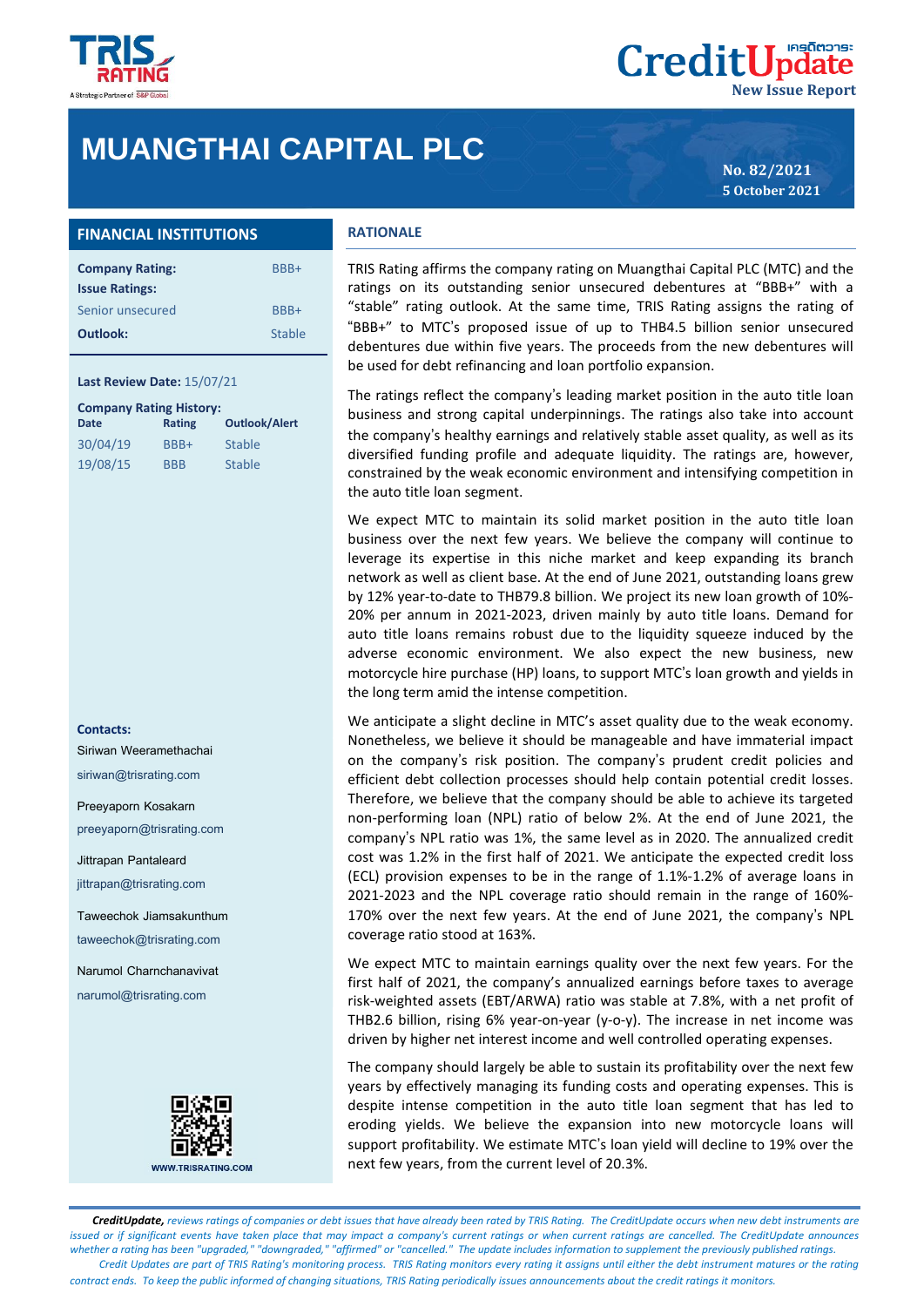

 $\overline{a}$ 

The company's adequate funding and liquidity profile is supported by its access to both debt and equity capital markets as well as credit facilities from financial institutions, thereby providing a variety of available funding sources. At the end of August 2021, the company had available credit facilities from various financial institutions totaling THB9.1 billion.

We anticipate the company's capitalization to remain strong with the risk-adjusted capital (RAC) ratio in 2021-2023 in the range of 23.6%-24.8%. Strong profitability and low dividend payout should support continuous capital accumulation. The company should be able to comply with the covenants on its debt obligations which limit its debt to equity ratio (D/E) below 4.5 times. At the end of June 2021, the company's risk-adjusted capital (RAC) and D/E ratio were 23.8% and 2.8 times, respectively.

#### **RATING OUTLOOK**

The "stable" outlook is based on our expectation that MTC will maintain its market position in the auto title loan segment. The outlook is premised on our expectations that its profitability will stay strong, while asset quality and leverage will remain at acceptable levels.

### **RATING SENSITIVITIES**

An upward revision on the ratings and/or outlook could occur if MTC's financial performance remains strong with an EBT/ARWA above 8% and an RAC ratio well above 25% for a sustained period. However, the ratings and/or outlook could be revised downward should there be a significant deterioration in loan asset quality or a drop in interest spread materially below our expectation.

### **[RELATED CRITERIA](https://www.trisrating.com/rating-information/rating-criteria/)**

- Nonbank Financial Institution Methodology, 17 February 2020

<sup>-</sup> Issue Rating Criteria, 15 June 2021